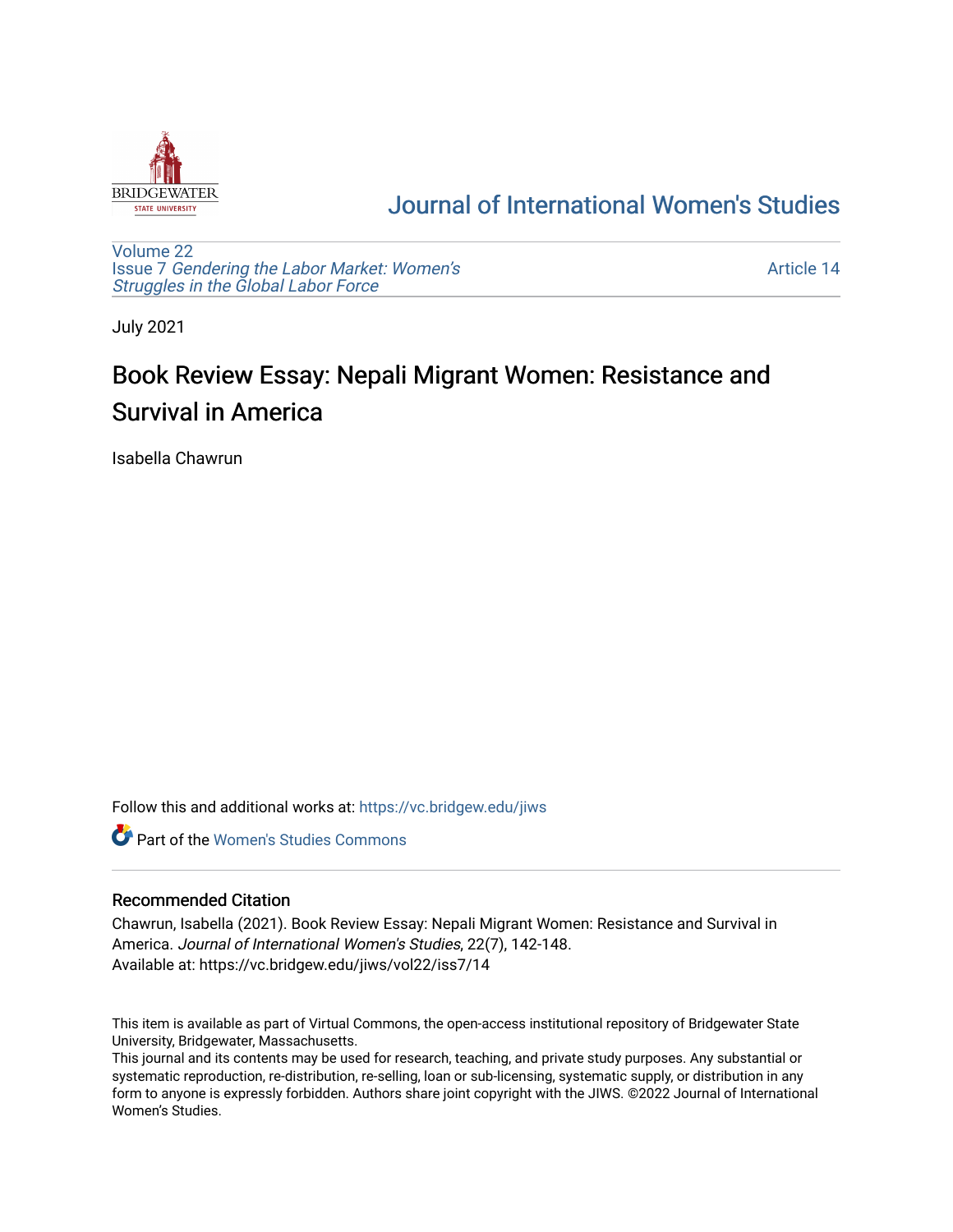#### Chawrun: Book Review Essay: Nepali Migrant Women

This journal and its contents may be used for research, teaching and private study purposes. Any substantial or systematic reproduction, re-distribution, re-selling, loan or sub-licensing, systematic supply or distribution in any form to anyone is expressly forbidden. ©2021 Journal of International Women's Studies.

## *Book Review Essay: Nepali Migrant Women: Resistance and Survival in America<sup>1</sup>*

## Isabella Chawrun<sup>2</sup>

*Nepali Migrant Women: Resistance and Survival in America* by Shobha Gurung is a timely and cross-disciplinary book. The latter characterization is attributed to Gurung's approach that centralizes participants within their own narratives. As an overall comment, this latter attribute is reflected in the discussion, resulting in a substantial contribution to scholarship within the field of Sociology of Immigration and Women and Gender Studies.

The book focuses on the lives of immigrant Nepali women living in the United States, who, like other racialized women, are often depicted as passive objects constructed by the political and social forces around them. Gurung challenges this depiction by reflecting on the myriad of personal and structural reasons why the women immigrate, and the consequences (intended and not) of their immigration. In this way, Gurung produces a text that centralizes the experiences, intensions, narratives, and feelings of the women, while creating a nuanced and relevant argument that is applicable across the humanities and social sciences. Many scholars have published their thoughts about this book, therefore, in this review, I reflect on a less explored but critical component of the book, Gurung's declaration that belonging to the Nepalese diaspora is a critical component of the methodology. I quickly explore the significance of Gurung's statement in a discussion of the politics of positionality in anthropology and ethnography.

Between 1991 and 2008, Gurung studied the narratives of 35 women, ages twenty-eight to fifty-seven, who immigrated to the United Stated from Nepal. These women are highly educated, most with bachelor's degrees or higher, which established or contributed greatly to their uppermiddle class lifestyle in Nepal. Upon arriving to the United States however, the women collectively experience significant downward mobility as they work in the informal sector as domestic workers in restaurants, as homemakers, or in childcare. They often face emotional abuse, long hours, minimal compensation, and are routinely subjugated to racism from their American and South Asian employers. However, instead of focusing on the women's positions as informal service employees and the hardships they face because of it, Gurung elaborates on the positive and negative consequences of immigrating, the women's reasons for doing so, and the political and social activism they engage in. This is an important decision as it shifts the discourse from reproducing the radicalized other in scholarship and instead creates a nuanced and intriguing argument about the women's agency as Nepalese immigrants. Gurung states that by immigrating to the United States, the women establish financial, social, and political security for themselves and their transnational families as well as make significant contributions to social change back in Nepal. Gurung argues that from this, the women established their roles in their families and community as powerful and decisive agents. Further, Gurung highlights that from the tools they gained by immigrating to the United States, the women build a transnational community of

<sup>1</sup> Reviewed Book Citation: Gurung, S. H. (2020). *Nepali Migrant Women: Resistance and Survival in America.* Syracuse, New York: Syracuse University Press.

<sup>&</sup>lt;sup>2</sup> Isabella Chawrun is a graduate student at York University where she is specializing in social anthropology, with a focus on medical anthropology. Email: [chawrun@yorku.ca](mailto:chawrun@yorku.ca)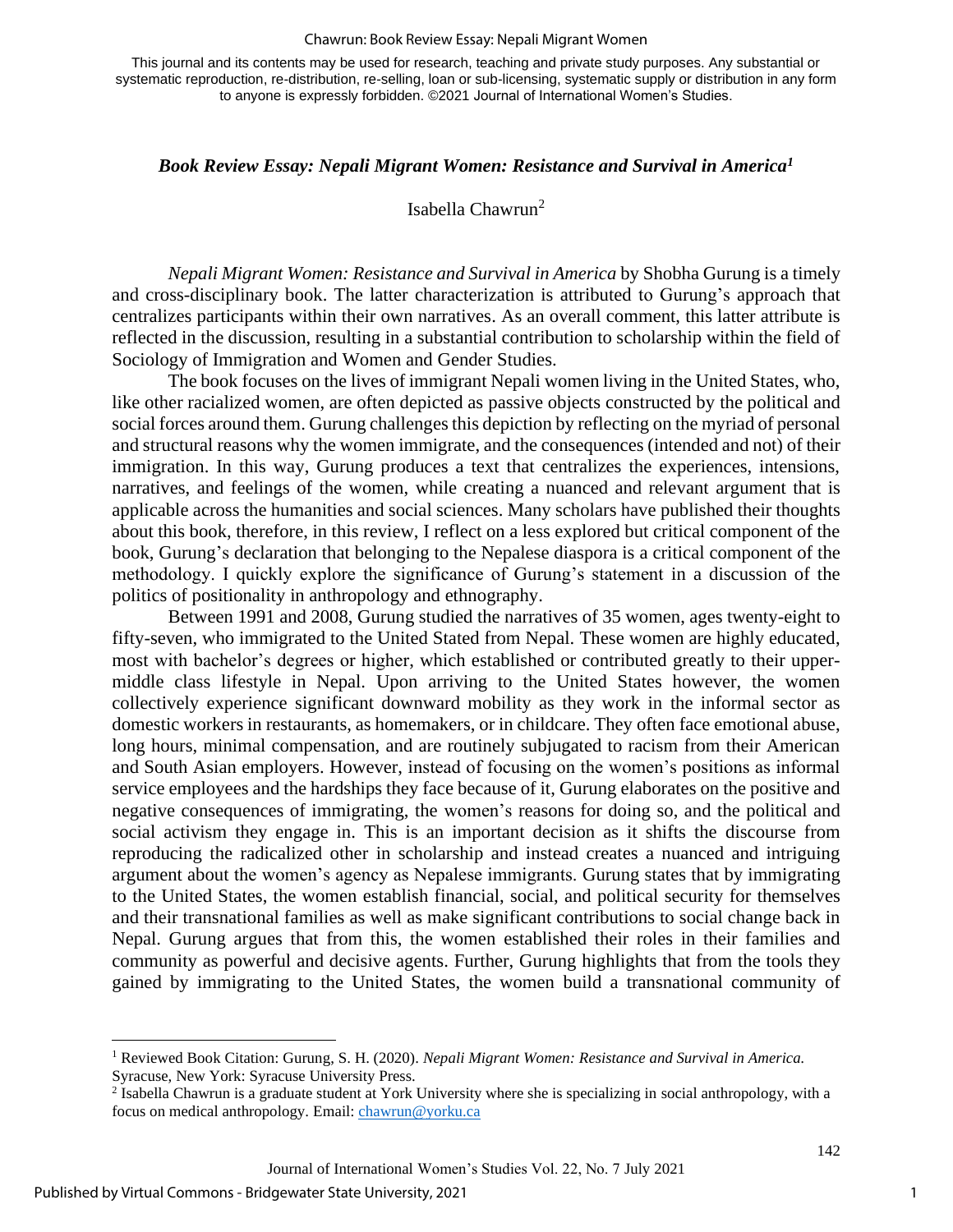humanitarian activism, enacting powerful forms of agency that rarely goes recognized by scholars and family alike.

I particularly enjoyed how Gurung organized the book. Following the introduction, Gurung discusses the structural conditions that influence Nepalese immigration to the United States and across South Asia. This chapter sets the background for the book as it reflects on the forces that influence, alter, and affect the women's decision to migrate out of Nepal. Chapters three and four discuss the interplay of these structural forces that affect the women's employment and personal experiences while living in the United States. In these chapters, Gurung addresses how the women play the role of the Nepalese homemaker that their employers expect and desire as a critical tool of securing their employment. The women emphasize their shared connection of language, entertainment, religion, food, and other cultural capital with their employers to make themselves more attractive employees, which increases their chances of finding and securing employment. Building from this discussion, chapter five articulates how the women's increased financial security and long working hours cause a shift in gender roles in their conjugal and family lives. Gurung discusses the tensions, slippages, and conflicts of holding multiple roles that clash all at once. As the women work 12-hour shifts, six to seven days a week, they are also entangled in their roles as transnational mothers and wives. For example, Gurung discusses the emotional and personal distress the women feel from being physically distant from their children but also how their US income supports their children's expensive education in private school in Nepal and the economic opportunities that it awards their children. This book finishes with a discussion about the women's contributions and dedication to transnational charity and social activism, such as building and operating schools for orphaned children, fundraising after natural disasters, and sending money back to their family members and children, while finding employment within oppressive and exploitive positions.

I believe that the book would benefit from a critical discussion of many concepts that were used to construct the arguments, in particular concepts of 'the good mother', a 'good life', and 'empowerment'. These concepts are central to the argument but were not critically engaged in the text. For example, Gurung argues that the women create 'a good life' for themselves and their families. It is from this insight that Gurung argued the women expressed agency within their employment and overcame their oppressive working situations. However, these concepts can potentially limit engaged discussions of agency with racialized women. Saba Mahmood *Politics of Piety* (2004) explores how Muslim women in Egypt formulate concepts of self and enact forms of agency within oppressive regimes of the Islamic Revival. Mahmood critically examines feminist scholarship of agency as heavily westernized and limited. To Mahmood, feminist theories of agency often uncritically use concepts of empowerment and rebellion, which creates a bias against women whose lives do not fit within these western images of empowered womanhood. I believe Gurung's book would have produced an incredibly rich account in similar ways as Mahmood's text did if it included a discussion of the theoretical orientation of agency, the use of agency, and its limitations. Related, I also believe the book did not fully reflect upon the racism present among the women's experiences. The women routinely reflect on how their Nepalese identity made them desirable homemakers because they were seen as poor and needing work but also honest and hardworking people, in particular to their South Asian employers. These concepts are highly charged within colonial settings, but Gurung failed to compliment it with a scholarly discussion.

Part of my critical reading of the book reflects on the methodology Gurung incorporates. As a feminist sociologist by trade, Gurung uses ethnographic research techniques common to anthropology and sociology. As an anthropologist myself, I can reflect upon the ethnographic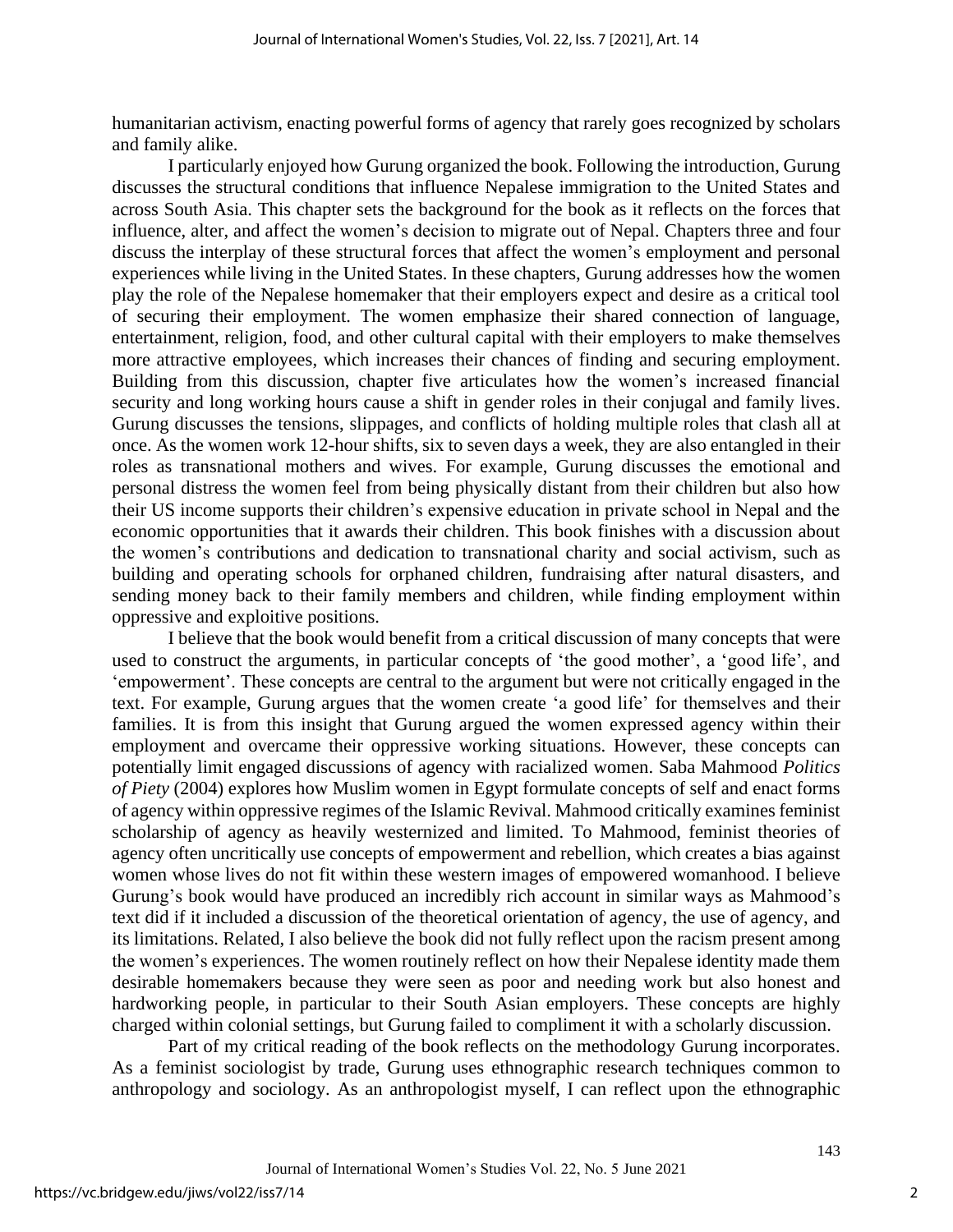methodology Gurung uses. Gurung takes space in the book to discuss methods, which is a refreshing change to common texts in the social sciences. By discussing the methods, the reader is given a better window into the arguments of the book. We can reflect on how the field work was conducted rather than simply guess, as we must for many authors who fail to elaborate on their methods in the interest of theory.

As expected for a social science text that uses ethnographic methods, Gurung uses interviews and focus groups for the bulk of the data. Gurung supplemented these methods with participant observation by attending events in the women's homes and in cultural centres. Gurung elaborates that many of these events are centred around the women's social activism, as strategy meetings, fundraising events, or recruitment parties. It is through these experiences that Gurung reflects on the incredible labour the women put into their activism. One particularly interesting part of the text is that Gurung includes appendixes that clearly outline the women's ethnographic data, including their education level, demographic information (age, religion, caste, ethnicity), reasons for migrating, and their employment in Nepal verses the United States. This further centralizes the women in the text because readers can refer to these pages throughout the book to re-familiarize themselves with each woman as Gurung creates arguments based on their narratives.

My discussion moves into a critique on Gurung's limited reflection on the politics of positionality. Gurung states "[a]s a feminist ethnographer, I sought to understand women's experiences from their perspectives. Hence, it was important for me that the women were able to narrate their own stories" (2015:18). But what does it mean to be an ethnographer? Ethnography is difficult to define. Typically, it includes participant observation, where a scholar goes 'into the field' and observes how people act, create, and be in their spaces (Clifford 1983). It also includes interviews, sometimes focus groups (an interview with multiple people discussing one topic), and an analysis of cultural artifacts. To many, and for myself, studying the cultural artifacts of a particular field site means visiting the archives and reading them for what they construct, create, embody, and employ (cf. Stoler 2002, 2008). For others, it means reflecting on visuals in film and photographs (Guindi 2004). Beyond the actual methods, ethnography becomes a theoretical, historical, and ethical debate. Unfortunately, ethnography emerged as a colonial practice and implicates all scholars who use it within its colonial origins. Clifford argues that ethnography "cannot ultimately be understood in isolation from more general political-epistemological debates about writing and the representation of otherness…[It] emerged as a privileged, sanctioned source of data about exotic peoples [and] valid anthropological abstractions were to be based, wherever possible on the intensive cultural descriptions [of the locality in question] by qualified scholars" (1983:120). Here, Clifford elaborates on how ethnography creates moments in the field that requires scholars to translate their experiences into academic rhetoric. Comaroff and Comaroff (2003), and many others, argue that at these moments of translation many complexities of the field are reduced, and it is through this reduction, that an inevitable residue of the scholar is left on the arguments that are made. Furthermore, and more than just theoretically, ethnography was (is?) a tool of the state to re-establish colonial mentalities and subjectivities over subjugated Others. It hinges on the colonial encounter as it relies on the ethnographic authority of the scholar to translate local happenings into a language that academics will understand. This translation requires and operates because of the unequal power dynamic between the researcher and participant, a relationship that is not easily rectified (Asad 1994; Clifford 1983; Comaroff and Comaroff 2003; Gupta and Ferguson 1992).

There are key elements that distinguish Gurung's study from typical historical ethnographies. First, Gurung conducts the study in the United States, which is atypical to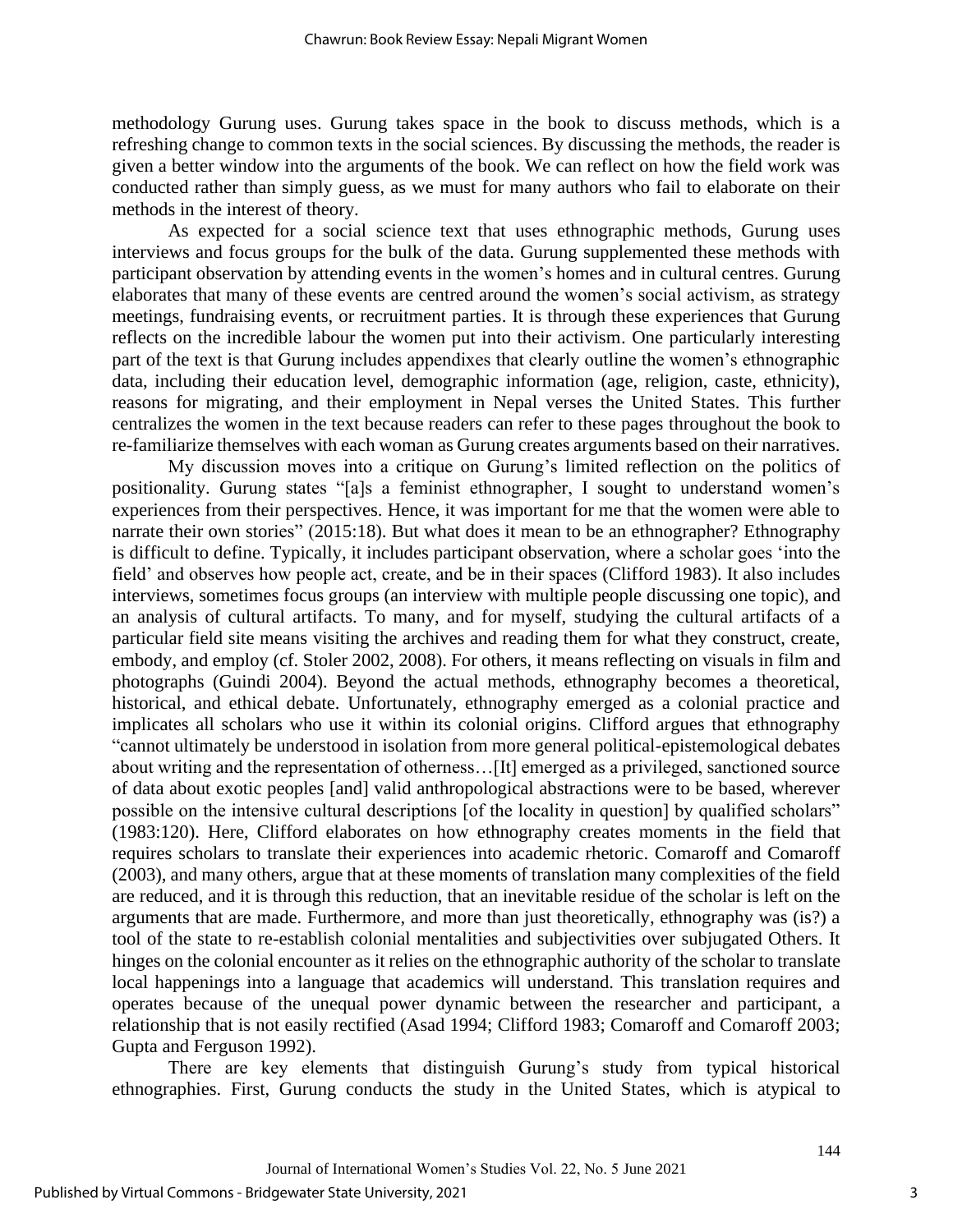traditional approaches to ethnography that are typically conducted abroad. Second, Gurung declares "I am an immigrant woman, part of an emerging migrant/immigrant Nepali community and diaspora. As a member of this community, I was naturally interested in the shifting patterns of migrations taking shape around me" (2015:6). Gurung argues that this relationship and positioned identity "accessed sensitive data about immigration issues and conjugal relationships…based on our shared experiences and cultural understandings… which helped me connect with women from these two religious' groups" (Gurung 2015:19). From this statement, we can ask if this belonging resolves the power imbalance between Gurung and the ethnographic participants and, thus, if it excludes this work from the colonial beginnings of ethnography? Many anthropologists and decolonial scholars would say no. As Gurung declares belonging to the community, Gurung is simultaneously removed. In a critical anthropological essay, Kirin Narayan (1993) argues the complexity of the ethnographer's relationship to the field is more dynamic than just a dichotomous insider/outsider relationship (1993: 671).

Gurung does not discuss the many privileges that comes with being the ethnographer that the participants of the study do not have. For example, Gurung's American education and credentials as a professor at Sothern Utah University established a career in the American University. This is vastly different than the women participating in the study. Central to Gurung's argument, the women are highly educated but experienced significant downward mobility when they immigrated to the United States. Their professional experience in finance, education, healthcare, and non-profit sectors, as well as their university education, were not recognized in the United States. This forces them to explore employment opportunities within undocumented spaces. This labour environment subjects them to abuse, and due to their undocumented immigration status, the women have little political and legal recourse to resolve the abuse. With few options, the women often quit their jobs to end the abuse but only to find a new one within the same social network they found their first job, likely resulting in a similar working environment. This is entirely unlike Gurung's situation. As a professor with a doctoral degree, Gurung has significant power over the research and career. Gurung is protected by labour laws, awarded credentials recognized worldwide, and has certain autonomy to make decisions about publishing, research, teaching, and other obligations that come with a career in academia. This automatically positions Gurung in an unbalanced relationship with the research participants. We learn nothing of how this imbalance affects the relationships Gurung forge with the women, instead we only know that Gurung gains access to this community as part of the Nepalese diaspora. This discussion supports Narayan's (1993), and many other anthropologists' (cf. Abu-Lughod 1991; Srinivas 1966), claims that there is a fundamental power difference between the ethnographer and the field (space and person) despite any shared experiences or embodiments.

Scholars who argue that belonging to a diaspora or a community of which they are studying grants extenuating privileges, should also be aware of the potential damages that these connections can make. First, by arguing that belonging to a diaspora makes one an insider, and thus diminishes the power inequalities among the participant and researcher, enacts a colonial concept of authenticity (Narayan 1993). Narayan discusses how the concept of the insider stems from traditional ethnography during the Radcliffe-Brown, Boas, Mead, Malinoswski era, where scholars would enter various far out locations, to study the 'authentic natives' to gain insider perspectives on how they lived. As part of their methodology, many ethnographers discussed the importance of having an 'insider' or Chief Informant. This Chief Informant was a person that could support data collection by teaching the ethnographer their language, provide explanations and translations of cultural happenings, map out kin charts, and possibly even collect data. Thus, when ethnographers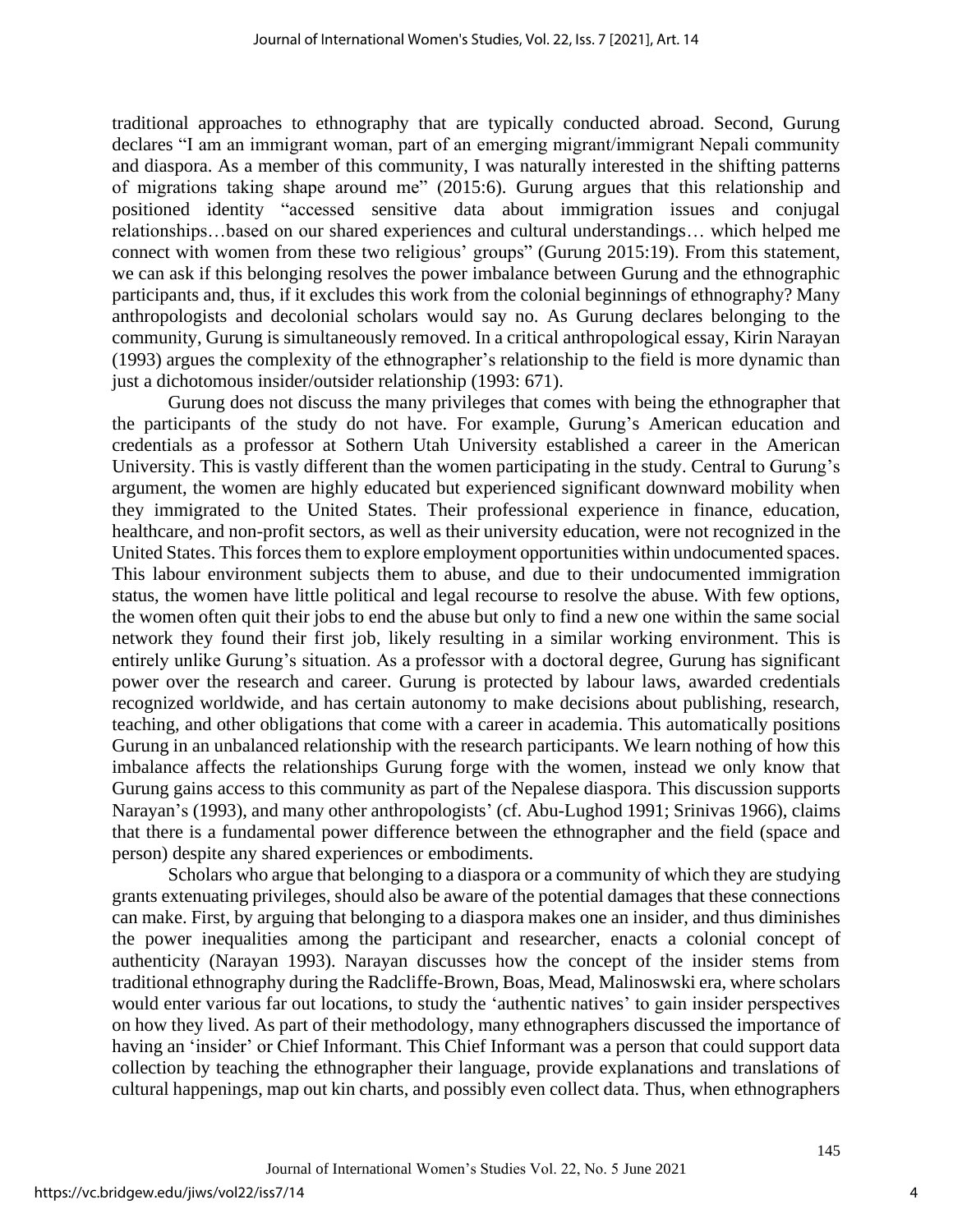consider this insider/outsider perspective as part of their methodology, they are bringing up this historical institution of colonial authenticity.

Second, scholars that argue that as an insider, the 'native's point of view' is more accessible, are not recognizing of the inherent power inequality within the researcher/participant relationship. As discussed above, the ethnographer always leaves their perspectives and biases in their analysis as a residue of oneself. Traditional ethnographers would spend years in one field location, suggesting that they were 'living among the natives', to gain insights into how Indigenous peoples lived, behaved, what they valued and created. With Chief Informants, these scholars devised complex arguments and accounts that they would apply universally to the geopolitical space (e.g., Pacific Islanders, the Nuer etc.). To resolve the problematic accounts of a white scholar studying the lives of brown and black people, many scholars then conducted ethnography within their own communities as insiders themselves (Narayan 1993). Although being part of the linguistic and cultural community does resolve many of the challenges of translation (but not entirely), it does not absolve the power imbalance between the scholar and the participant. For example, Abu-Lughod (1991) argues that scholars who share an ethnic connection with their participants are in an awkward position of speaking *for* their research participants as engaged scholars and speaking *from* the community. While a close relationship to the field site may gain close and important insights for the ethnographer, creating a shared identity through certain markers such as race, embodiment, ethnicity, gender etc. "always entails the violence of repressing or ignoring other forms of difference" (Lughod 1991: 468). This is true for Gurung's ethnography as certain privileges were ignored from the discussion of positionality.

Narayan argues that the "fixity of a distinction between "native" and "non-native" anthropologists'" is a false one (1993: 671). Narayan argues for an 'enactment of hybridity', which argues that the ethnographer's position in the field is continuously shifting and never either an insider or an outsider (1993: 672). Narayan (1993) and Abu-Lughod (1991) argue that scholars can never fully belong to the group they are researching nor be entirely removed. As much as the privileged position scholars have over their participants removes them from the group, they also rely on the generosity of the participants for the data. Thus, the scholar is both within and removed from the group they are studying. This is true for all scholars, in varying degrees, who use ethnography as their methods.

Narayan's use of hybridity recognizes the multiple positions ethnographers hold in the field as scholars of the Ivy Tower of the Academy and as subjects of "the world of everyday life" (1993: 672). Rather than arguing an insider positionality without referencing what this could mean or where these ideas originated, Gurung could have discussed how her positionality as a woman of the Nepalese diaspora studying other women of the diaspora was both beneficial and limiting. In addition, if Gurung includes a short discussion of how the position shifted throughout the field work, and within different spaces, the book would have contributed to discussions of the politics of positionality instead of being rather limited in the discussion.

All of this said, I argue that Gurung honors the women in a way that challenges the historical perspective of ethnographic field work, which does not fully reproduce the cannon of ethnography. Narayan (1993), and more recent decolonial scholars such as Tuck and Yang (2014) and Simpson (2014) argue that ethnographic and social science research should be entirely informed by the research participants by respecting what data participants want included in the study, honoring people's refusal to participate in research, and being aware that participants may be critical of the academic spaces where the research is created. In addition, decolonial perspectives argue that rather than extracting what scholars need for their publications and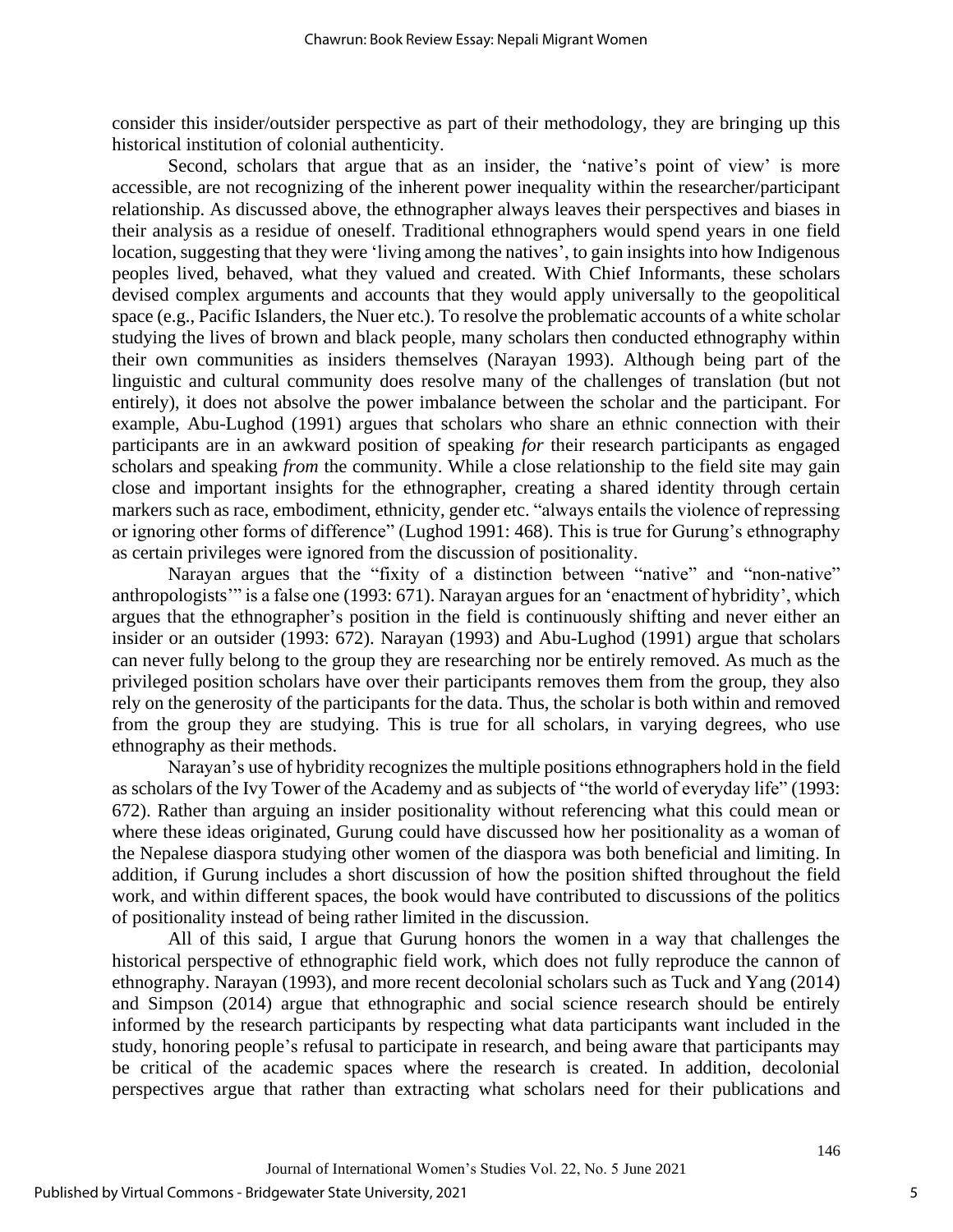academic careers, scholars should create mutual benefits for the participants by forging unique and long-lasting relationships with people and their larger networks. I believe that Gurung provides this sensitivity. Gurung elaborates on the extensive ethical process to ensure that only the narratives and discussions the participants wanted to be published were ultimately included in the book. Gurung's long term research includes repeat interviews and multiple phases of research, which demonstrates a commitment to the women of the study.

Overall, the book is a great reference for scholars in the social sciences and humanities as a text that challenges common perceptions of immigrant women (or women in general) who work in domestic and informal economies as docile, passive objects. Gurung acknowledges that these women hold a wealth of knowledge as transnational actors that is often overlooked. By doing so, the book creates a discussion of different ways immigrant women enact agency within their given situations, fundamentally changing the cannon in sociology of immigration.